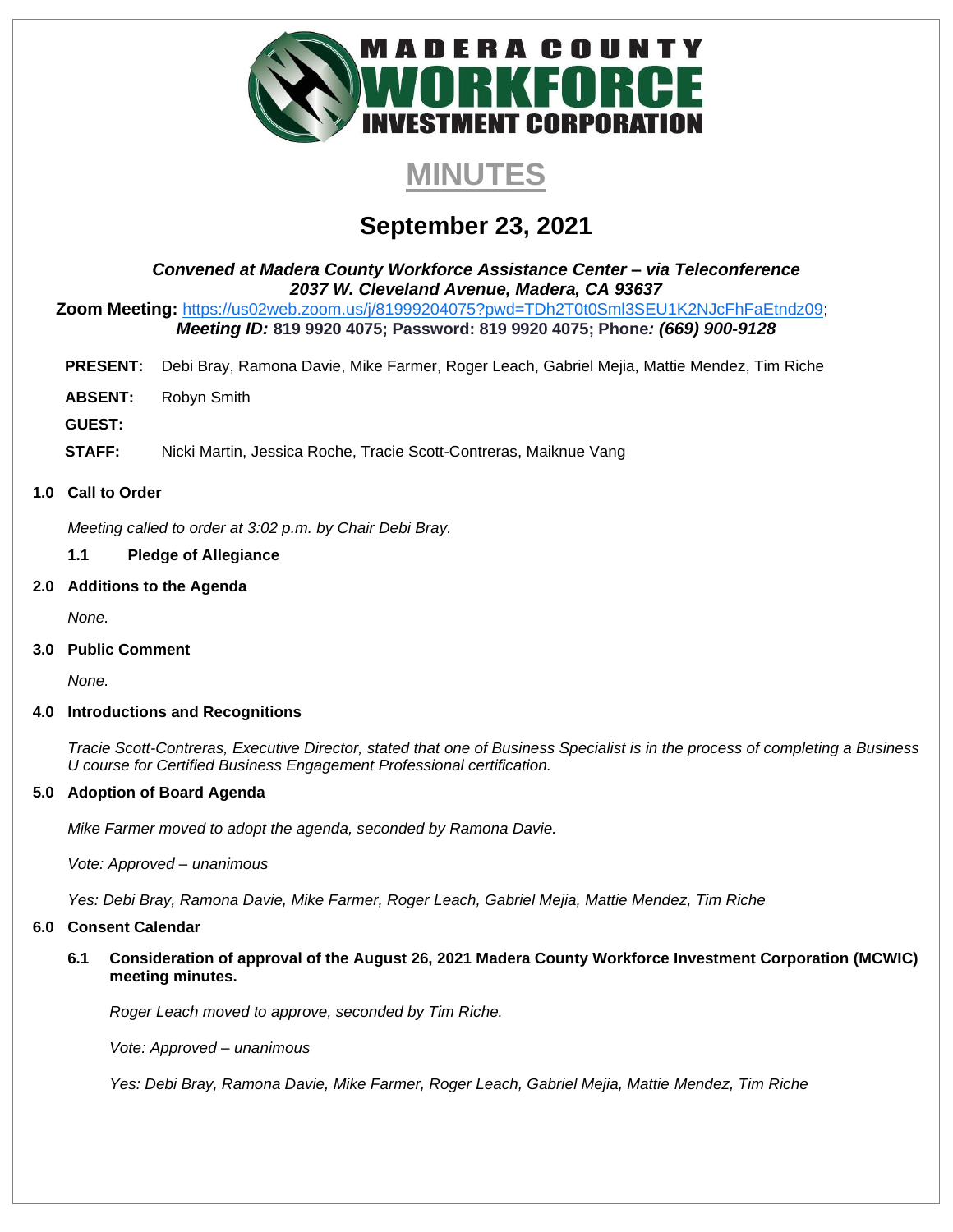# **7.0 Action Items**

#### **7.1 Consideration of approval of the finalized budget for the 2021-2022 fiscal year.**

*Staff presented the final budget for the 2021-2022 fiscal year. The carry-in amounts for the budget have been finalized since the last meeting and are included in the final budget. The summary of revenue and expenses was presented. The revenues are broken out by grant and by type of funding – federal, local, state, Wells Fargo Foundation grant. The previous year's carry-in amounts are also included. Staff reserve 20% of the allocation received and reserve it for the next fiscal year for carry-in – formula reserve 2022. Expenses are broken out by salaries and fringe benefits as well as other direct and indirect expenses. Administrative expenses are fiscal related costs that are allocated among all the programs. There is still revenue that needs to be budgeted. Madera Workforce has received the Wildfire grant revenue but the funds have not been budgeted. The revenue can be budgeted once the worksites are finalized. The majority of the Wildfire grant funds will be spent on participant wages and fringe costs*  for the temporary employment that will be done for the wildfire recovery. The Wildfire grant runs through March of *2023. Staff anticipate working with participants for the temporary jobs in October with wages of \$18 an hour. Detailed reports that are broken out by categories were also provided. An amendment to the budget will be brought to the Board once the budget for the Wildfire grant is determined. Staff anticipate that they will receive the final audited financials for the County by the December 1st deadline. Until the final audited financials are received, the budget is based on unaudited financials. Staff don't anticipate any major adjustment to the audited financials. Staff provided handouts that provided information on the budget to actuals. It provides information on the prior year actuals compared to the current year's budget. Salaries have increased from the previous year due to some retirements and some COVID-19 related absences from the previous year. The current year sees some positions budgeted above the previous year. The Wildfire grant revenue is reflected on the handout but there are no expenses applied to the grant. Line item for general ledger code 5632 and 5810 were consolidated for Information Technology.* 

*Gabriel Mejia moved to approve, seconded by Mattie Mendez.* 

*Vote: Approved – unanimous*

*Yes: Debi Bray, Ramona Davie, Mike Farmer, Roger Leach, Gabriel Mejia, Mattie Mendez, Tim Riche*

#### **7.2 Consideration of approval of the proposed revised maximum salary ranges for the Controller, Deputy Director and Executive Director.**

*A subcommittee was formed to discuss and research the salaries for executive level staff for Madera Workforce and the surrounding areas that are similar in size and budget. Ramona, Gabriel and Debi met with Tracie to discuss the various salary ranges. The current salaries and the proposed salaries were provided. The only executive level staff who is at the maximum salary rate is the Executive Director. The Deputy Director and Controller have not reached their maximum salary. The subcommittee is proposing raising the maximum salary for the Executive Director from \$115,000 to \$130,000, raising the maximum salary for the Deputy Director from \$96,650 to \$105,650, and raising maximum salary the Controller from \$96,650 to \$100,650. There is an existing Federal Salary Cap of \$199,000. The subcommittee looked at averages for the surrounding areas but excluded some of the larger counties with large budgets. It was noted that Madera Workforce does not provide cost of living adjustments (COLA) and provides raises based on performance evaluation. The Board recently adjusted the salaries of some of the support staff in order to adjust for the upcoming minimum wage increase. The Board and staff may need to consider looking at all staff salary ranges in the future. Staff have discussed conducting a more formal staff compensation survey every few years to make sure salaries stay aligned with the industry. An outside organization would be hired to conduct the survey.* 

*Gabriel Mejia moved to approve, seconded by Ramona Davie.* 

*Vote: Approved – unanimous*

*Yes: Ramona Davie, Mike Farmer, Roger Leach, Gabriel Mejia, Mattie Mendez, Tim Riche Abstain: Debi Bray*

#### **7.3 MCWIC Chair Election**

*Current MCWIC Chair Debi Bray stated that she was willing to continue to act as the Chair but is happy to step down if another member is interested.* 

*Tim Riche nominated Debi Bray for the MCWIC Chair, seconded by Ramona Davie.* 

*Vote: Approved – unanimous*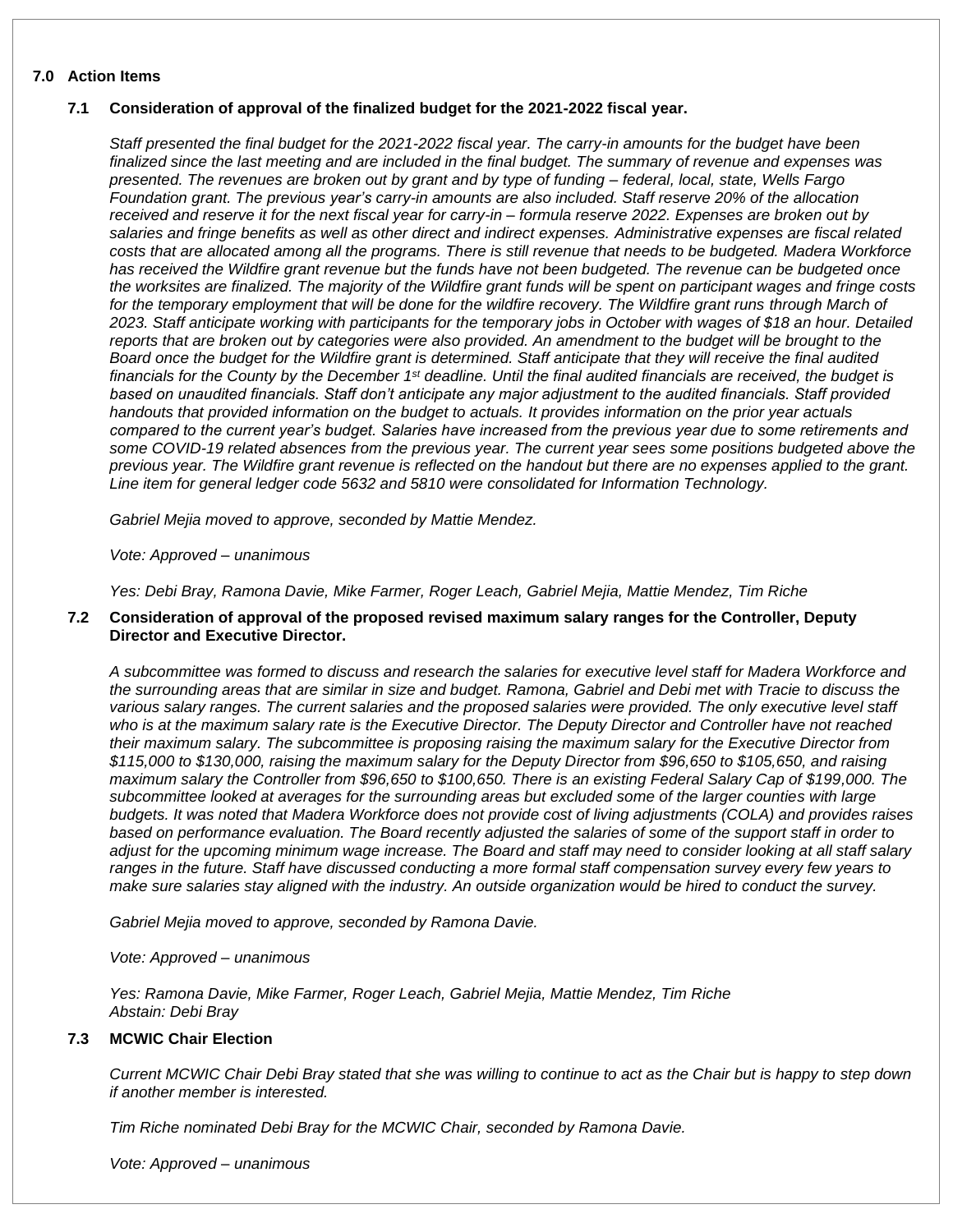*Yes: Ramona Davie, Mike Farmer, Roger Leach, Gabriel Mejia, Mattie Mendez, Tim Riche Abstain: Debi Bray*

# **7.4 MCWIC Vice Chair Election**

*Mattie Mendez nominated Gabriel Mejia for MCWIC Vice Chair, seconded by Mike Farmer.* 

*Vote: Approved – unanimous*

*Yes: Debi Bray, Ramona Davie, Mike Farmer, Roger Leach, Mattie Mendez, Tim Riche Abstain: Gabriel Mejia*

#### **8.0 Information Items**

# **8.1 Workforce Development Board (WDB) of Madera County Update**

*There are no new updates for the WDB. The WDB will meet on October 21, 2021.* 

#### **8.2 Program Update**

*Information provided within the agenda packet. The information provided is for the period ending August 31, 2021. Formula amounts provided are estimates until the 2020-2021 audit is final. Project information was provided for the Probation COVID Emergency contract and the Veterans Employment Assistance Program (VEAP). Staff are still working with the USDA Forest service on worksites for the Wildfire grant. 21 sites have been identified. 2 of those worksites have been approved – Jackass Meadows and Jackass Pass. Staff have a call with the worksites to work out the logistics and eligibility requirements. There will be 7 participants between the 2 worksites. That should take the project through half of the initial round of funding. Staff continue to contact the remaining worksites in order to get work going at those sites. Staff are working with CDCR on setting up a mini America's Job Center of California (AJCC) at Valley State Prison. 1 MCWIC staff member will be assigned to the prison's transition program and will act as a liaison between the Workforce system and CDCR to get individuals connected to an AJCC where they will be released. Staff are working on a contract with Madera County Juvenile Probation to provide services at the facility for youth ages 14-25. They will be provided similar services as adults. Staff are working on the curriculum to use with the juveniles. There have been a couple of new funding opportunities. The Wells Fargo Foundation invited Madera Workforce to apply for their grant. Staff hope to be able to use the Wells Fargo grant funds toward the purchase of electronic devices for participants so that they can access trainings or virtual employment. These funds can also be used towards payment of the subscription fees for the IMAGO platform that is being used for many of the workshops staff provide.* 

#### **8.3 MCWIC Meetings Update**

*Information provided within the agenda packet. Executive Order N-29-20's exemption to the Brown Act teleconferencing guidelines expires on September 30, 2021. Board meetings must again comply with the Brown Act. Meetings can still happen via teleconference but anyone wishing to join in this manner must notify staff and post the location where they will be joining from 72 hours ahead of time. The location must be accessible to the public should they wish to join the meeting.* 

#### **8.4 457 Deferred Compensation Plan Quarterly Report**

*Staff brought the deferred compensation plan quarterly report to the MCWIC Board for the time. The reports represents the overall health of the employee retirement plan. MCWIC contributes 6% towards the plan for staff as long as staff contribute at least 3% themselves. Details for the plan are included in the Employee Handbook. Employees can choose to manage their plan themselves. The compensation plan is doing well and is very robust. A 457 plan was chosen because it was similar to what was used by the County Office of Education before Madera Workforce separated from them. The plan offers different ways to withdraw when staff retires and is considered a supplemental plan that does not affect social security.* 

#### **8.5 Information on Weekly Unemployment Insurance (UI) Initial Claims for Madera County**

*Information provided within the agenda packet. UI numbers are declining but staff are not seeing a significant increase in traffic into the Center. Staff are hoping to see a change in October. Staff are continuing to use social media to market jobs. A Facebook post for a welder was shared and the employer hired 3 employees. It seems that folks may be finding jobs on their own and don't come in for services for help with that.* 

#### **9.0 Written Communication**

*None.*